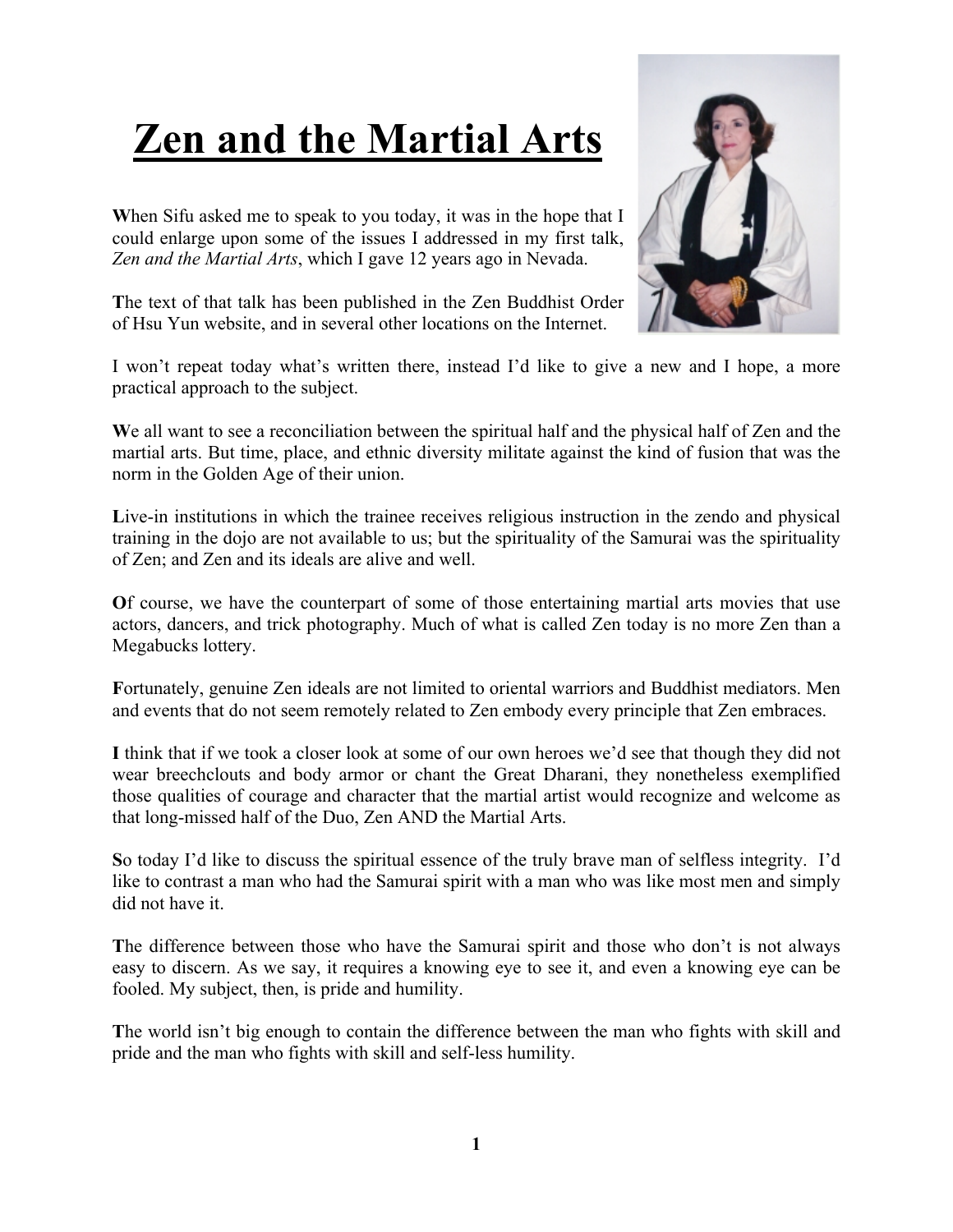Let's assume for the moment that the two men are equally skilled. We can say that the proud man has a sense of his own dignity and value, and that he takes satisfaction in his own achievements.

**T**he humble man is obviously the opposite. He's modest and unpretentious; and takes little notice of his own achievements.

**T**his huge difference between them clearly consists in self-awareness, and the importance each man places upon the way others perceive him.

**W**e can see this difference in the attitude towards work. The man with pride works with a sense of accomplishment, he puts his hallmark upon the finished product, extending his identity to it. It is proprietary attitude; I made this, and I have placed my seal upon it. The quality of his work allows him to distinguish himself further by honorific insignia which advertise his rank, whether he's a master, a journeyman, an apprentice. The finished product creates emotion in him – joy if it's pleasing, anger if it's not.

**T**he humble man is quite different. Gertrude Stein once said of Oakland, California, When you get there, there's no *there* there. This may no longer be true of Oakland, but it's still true of the humble man. He may have an immense reputation, but he lacks a personal identity.

**H**e's indifferent to the placement of hallmarks. Though his work be of the finest quality; such value as it has remains separate from him. The result elicits no emotion. If it's good, find. If not, he learns what he can from it.

**B**ut always, he works without the self-consciousness that says, **I** am doing this. This is significant. It sounds simple, but it is the essence of Zen and Bushido.

**W**hile he is working, he is not thinking, I am doing this. He has released himself from performing deliberate actions, and instead relies upon another interior consciousness to initiate and complete the actions.

**I**n the same way, a great swordsman says, my sword has its own mind. He knows that he, in his ego-identity, does not direct its movements. He might also say that in combat a god possesses him and wields his sword. So strong is the feeling that the actions occur without conscious intention that many great swordsmen give names and personalities to their swords and attribute magical powers to them. Excalibur is an example.

This absence of self-consciousness is called  $\langle i \rangle$ Muga $\langle i \rangle$  or Mushin; the action- less action of Wu Wei.

**I**t is a state that is achieved through the mastery of meditation which is a state that is achieved through the humility that comes with mastery o oneself.

**R**egardless of how religious the proud man seems to be; if, in action, he is self-aware, he is not performing in humility meditative state of  $\langle i \rangle$ Muga $\langle i \rangle$ .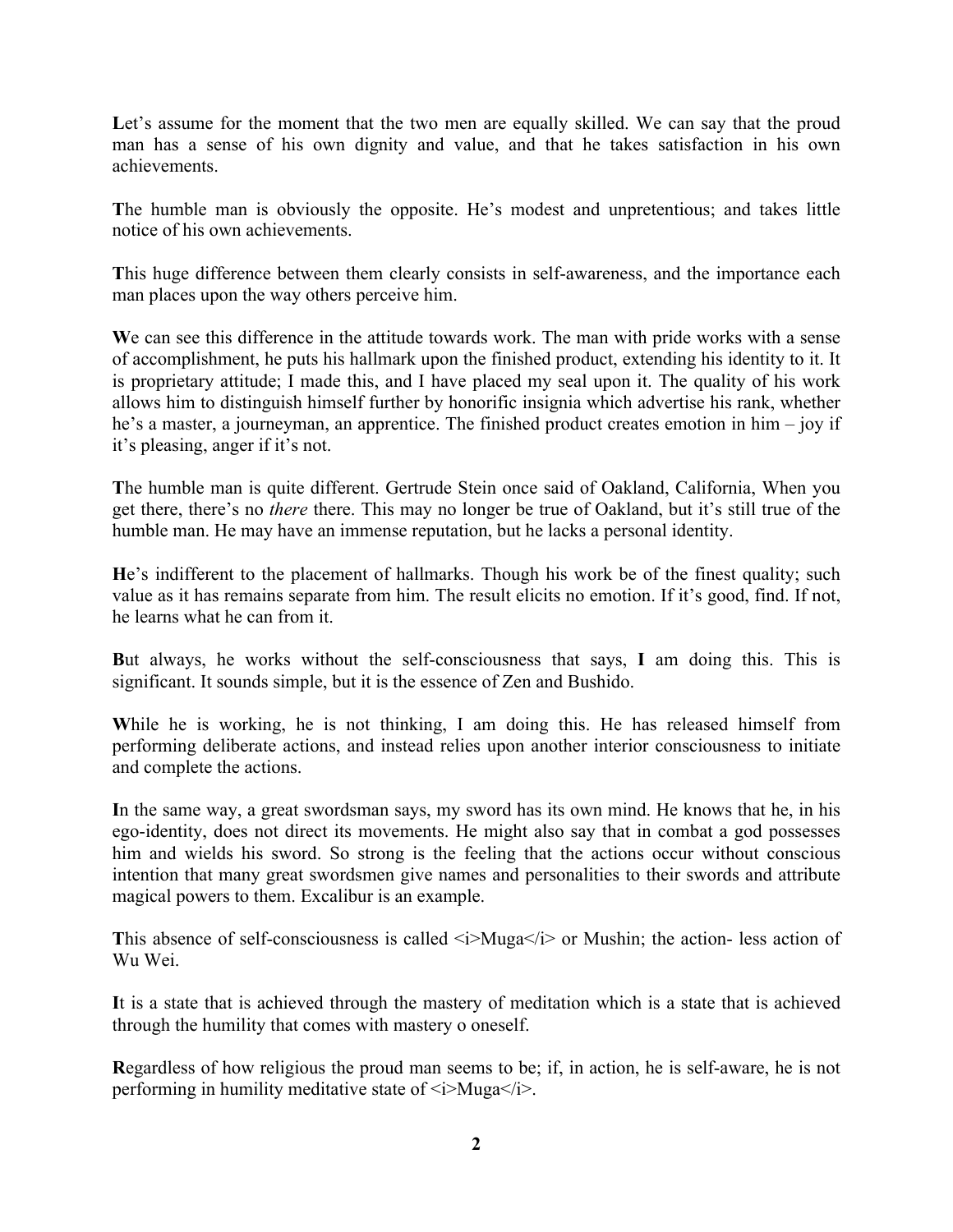**M**editation takes many forms. In the Bhagavad Gita Krishna tells the warrior Arjuna that the highest form is Jnana, the contemplation of life's meaning the purpose, and the constituents of honor, and the principles which ennoble man's existence.

How does this yoga affect a man? How does humility's meditative state of  $\langle i \rangle$ Muga $\langle i \rangle$  appear when it is garbed in civilian clothing and unannounced by the flash of steel?

**I**t's often said that the best way to learn the grammar of your own language is to study a foreign language. A concept gains clarity when it's viewed in another context. So, regarding pride and humility, let's stay with the subject of combat – but step outside the martial arts and consider another kind of contest – one involving rhetorical art. We'll consider two speeches given at the dedication of a Civil War cemetery.

**I**n the summer of 1863, a hundred sixty thousand Union and Confederate soldiers engaged in battle at Gettysburg, Pennsylvania. The South had carried the war into Northern Territory, and after three days of combat and 51,000 casualties, the Union prevailed.

**I**t was a costly victory; but its significance demanded that a grand memorial service be held at the dedication of the Union's battlefield cemetery. No one less than the greatest orator in the United States would qualify to give the main address: Edward Everett was therefore summoned to the task.

**T**he ceremony had been scheduled for October, but so valuable were the words of Edward Everett that when he requested another month to polish his speech, the authorities rescheduled the event for November. President Lincoln had also been asked to speak.

**L**incoln, self-taught and unsophisticated, was considered a strong speaker – with moral insight that he could readily articulate; though the electorate had not always appreciated the clarity of his vision. Unsuccessful as a political candidate for lesser offices, his debating skills had gotten him national attention; and he became his party's presidential candidate. No one expected him to sin; but when the opposition party votes split along north-south lines, he was elected.

**B**y 1863 the war had gone so badly that the Union military, despite superior strength in men and armaments, suffered a devastating string of losses. Gettysburg was one of the few Union victories that could be ceremonially noticed.

**E**dward Everett, unlike Lincoln, was an urbane and cultured gentleman. Ad what a resume he brought to the performance.

**H**e had divinity degree from Harvard and a Ph.D. in Greek Literature.

**A**s to elective office, he had been Governor of Massachusetts, a member of the United States House of Representatives and a U.S. Senator, too.

**H**e had been a Secretary of State and high ranking diplomat to Great Britain.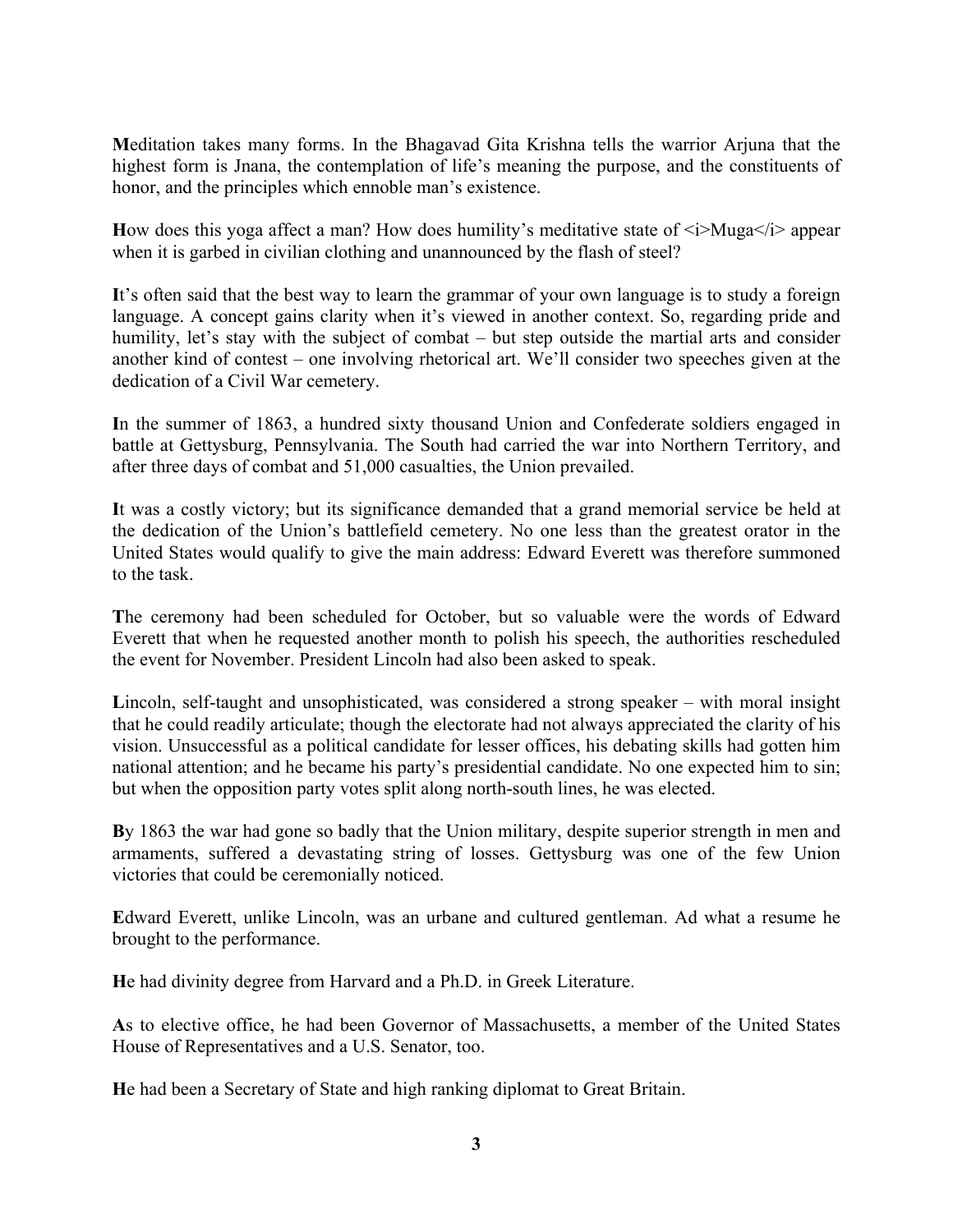**H**e had been both a professor and a president of Harvard University. He had even been his party's candidate for the office of President of the United States.

**E**dward Everett was proud of his accomplishments; and as to his skill as a orator, all critics agreed that he was indeed second to none.

**O**n the November day, Everett spoke for two hours, the usual length of such an address. He began by recalling the battle of Marathon in which an Athenian Greek army defeated a larger Persian invasion force. A messenger was told to run with the news of the victory from Marathon to Athens, a distance of some 26 miles, a feat which is still commemorated around the world in various Marathon foot races.

**E**verett recounted the Battle of Gettysburg. He gave names, dates, places, and so vividly recalled the horrors of the three day holocaust that the audience was deeply moved. And then Lincoln rose to speak.

Before department for the ceremony, he had written-out his speech on a tablet. It was a mere 267 words and required only two minutes to deliver.

**The** audience had viewed the event as a kind of speaking contest and nearly all were disappointed by the brevity of his remarks. In terms of rhetorical art, his plain, direct style seemed inappropriate.

**B**ut let's take a moment to consider art. What specifically defines art? We know that a work of art must meet four requirements: it has to arouse imagination; stimulate reason; and stir emotion; and a work of art must also possess a strange, indefinable power to endure.

**T**his fourth eternal quality happens to accord with those Buddhist definitions of reality and truth that are encountered in the literature of most oriental martial arts:

**I**f a thing is real, it is true. If a thing is true now, it must be true always. If it is true here, it must be true everywhere. And it must be true unconditionally. It isn't true under some circumstances but false under others.

**I**t is eternal, immutable, and universal.

**T**his is transcendental truth, the reality of Nirvana, as opposed to the ever-fluctuating illusions of the material world.

**W**e read or attend the plays of Sophocles, Aeschylus, and Euripides. Nearly two and a half millennia separate our lives from the lives of these authors. But nothing separates us from their art. And so it is with all great works of art.

**O**n that November afternoon at Gettysburg, the audience judged Everett to be clear winner. Today, scattered around the world, there are historians who have actually read Edward Everett's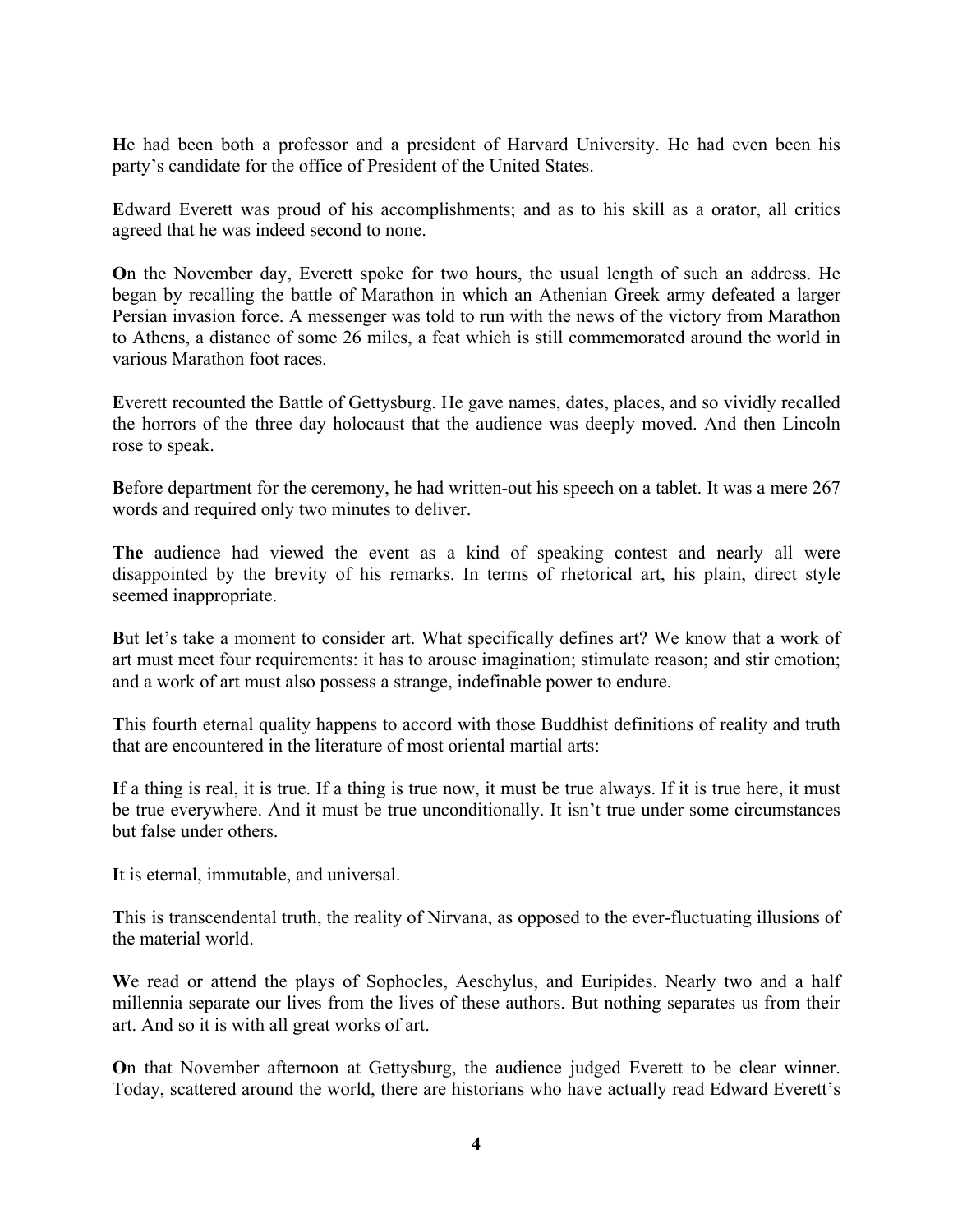speech; but I will guess that not a single person here, myself included, can quote a line of it. I cannot – and I read it.

**M**any of you may not even have known that a person named Edward Everett spoke for two hours before Lincoln spoke. I had to look it up myself – that's how utterly irrelevant Edward Everett and his oratory are.

**B**ut what about that shameful paucity of words that Lincoln spoke? Every American knows them. They are carved into the granite of our national identity.

They begin, Four score and seven years ago and end, ---and that government of the people, by the people, and for the people, shall not perish from the earths.

**T**he magic in these words is the difference between kill and pride and skill and humility. Both speeches were skillful. But only one had the power to endure.

**W**e often find that projects that are initiated by egotistical whim quickly collapse. It is as if the excitement of the planning phase and the fantasies of future glory soak up all the energy so that none is left for the hard, thankless, day-to-day grind. Everybody wants a title and nobody wants to work weekends.

What it always comes down to is that unselfish quality of endurance, of perseverance.

**E**dward Everett was proud and ambitious and identified himself with virtuous causes.

**H**e fiercely opposed the plan to relocate the south's Cherokee Nation to the West.. On that infamous Trail of Tears.

----------But they were moved west anyway.

**H**e argued passionately for the right of African-American men to take Harvard's entrance examination; and they were given that right. ----------But none was accepted.

**B**efore the war, when Massachusetts, as a textile manufacturing center, depended on the cotton grown on all those southern plantations, he never railed against slavery.

-----------But once the war started and commerce with the South ended, he valiantly took the North's high moral ground.

**W**hen things go wrong in an organization, when there is schism… when egos clash and disagreement becomes opposition and then Breakaway secession, what kind of leadership is required to preserve the group's cohesion and prevent this competitive disintegration?

**T**his problem – the preservation of Union – is faced by every head of family, club, business, church, and state.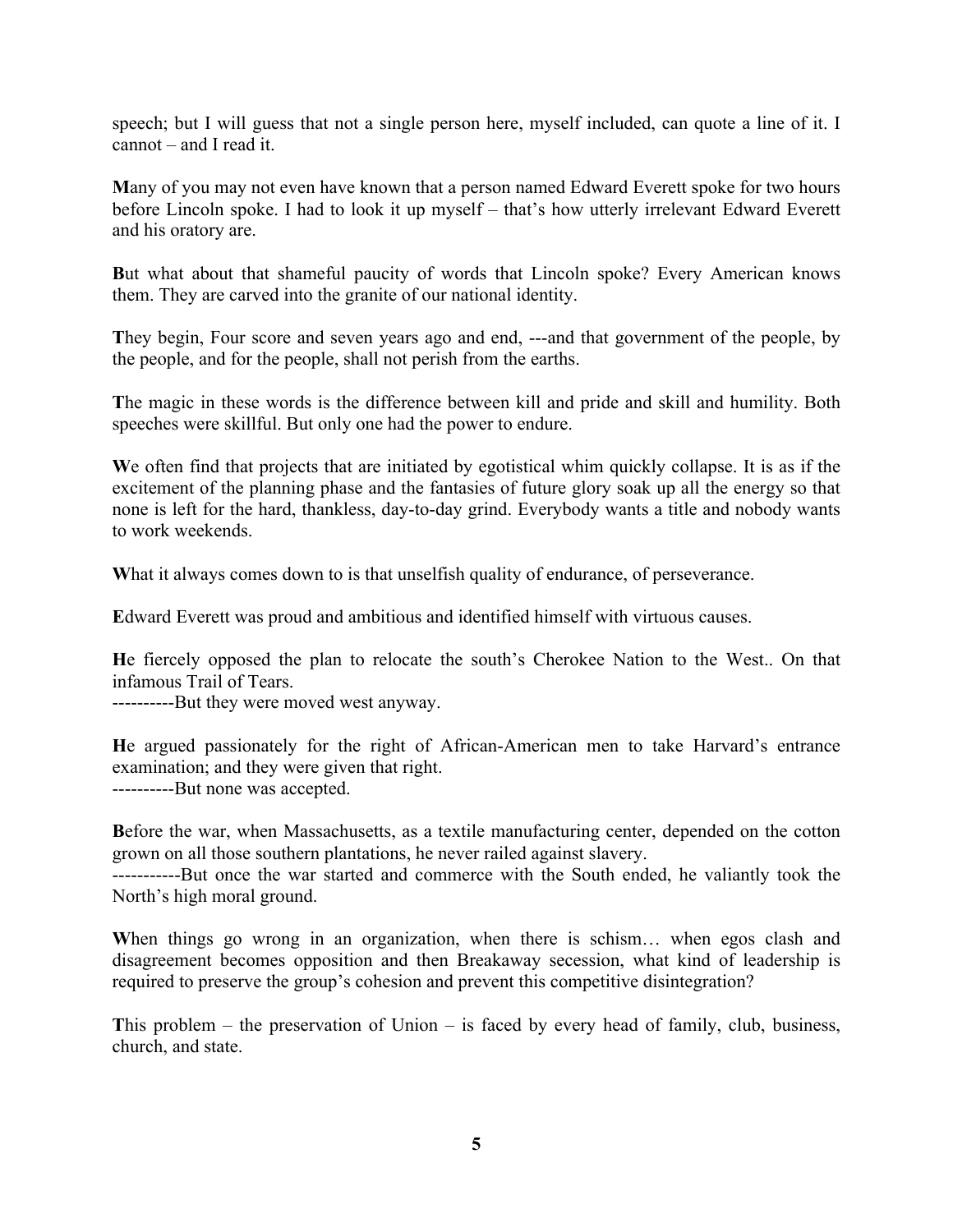**L**incoln had been humbled – not by personal inadequacy – but by the grandeur of his principles – those values that he so thoroughly contemplated. He understood that the Republic, divided against itself, could not stand and must be held together; and that human slavery violated human decency.

**T**his war was a matter of honor; and like the Samurai ideal, victory and defeat, life and death, none of these mattered compared to the greater causes of honor and principle.

**A** leader has to be prepared to sacrifice anything… except honor and principle.

**E**verett had been a Presidential candidate. Suppose he had won. Would he have been the man to preserve the Union? I don't know but I somehow doubt it.

**T**he Confederacy would have been a sovereign, slave-holding nation. Texas would have been a separate Republic. California would very likely have been an independent county… if it already isn't.

**E**verett's own sense of self-worth required that he maintain his high standards. He had accepted an assignment, a paying job, and he wanted to do his best and to be appreciated for doing it.

**B**ut his attitude towards the event would have been no deferent if he had been dedicating a new railroad station. He stood outside the event and projected his ego into it, and the feedback was ego gratification.

**B**ut Lincoln obviously didn't care about the impression hoed be making. If he had he wouldn't have jotted down his speech just before he left for the ceremony.

**H**is words were a natural expression because he was naturally, inextricably included amongst the actors, within the action. Being egoless, he merged with the event, itself. It was as if the dead had asked him a question. He didn't have to polish or rehearse his answer.

**W**e see this goal of Unity in the egoless state in which, when facilitated by skill, the archer, the bow, the arrow, and the target merge into a seamless whole. Ego separates the archer. Egolessness spiritually blends him into the action.

**N**ow let's turn out attention to that egoless state of humility as it's found in Zen and the martial arts… while keeping in mind that Zen Buddhism is a religion, a combination of Indian Buddhism and Chinese Daoism. Zen is not merely a stoic Way of life.

**T**he word "Zen" means meditation, that altered state of consciousness in which we participate in a divine consciousness, and by which we overcome our ego's nagging need to be gratified, to stand out and be noticed.

**I**n 1985, In south China, I took the bus out to Nan Hua Temple where I would later be ordained. Sitting beside me was a Zen Master, who was also a Gung Fu Master, from Hong Kong. He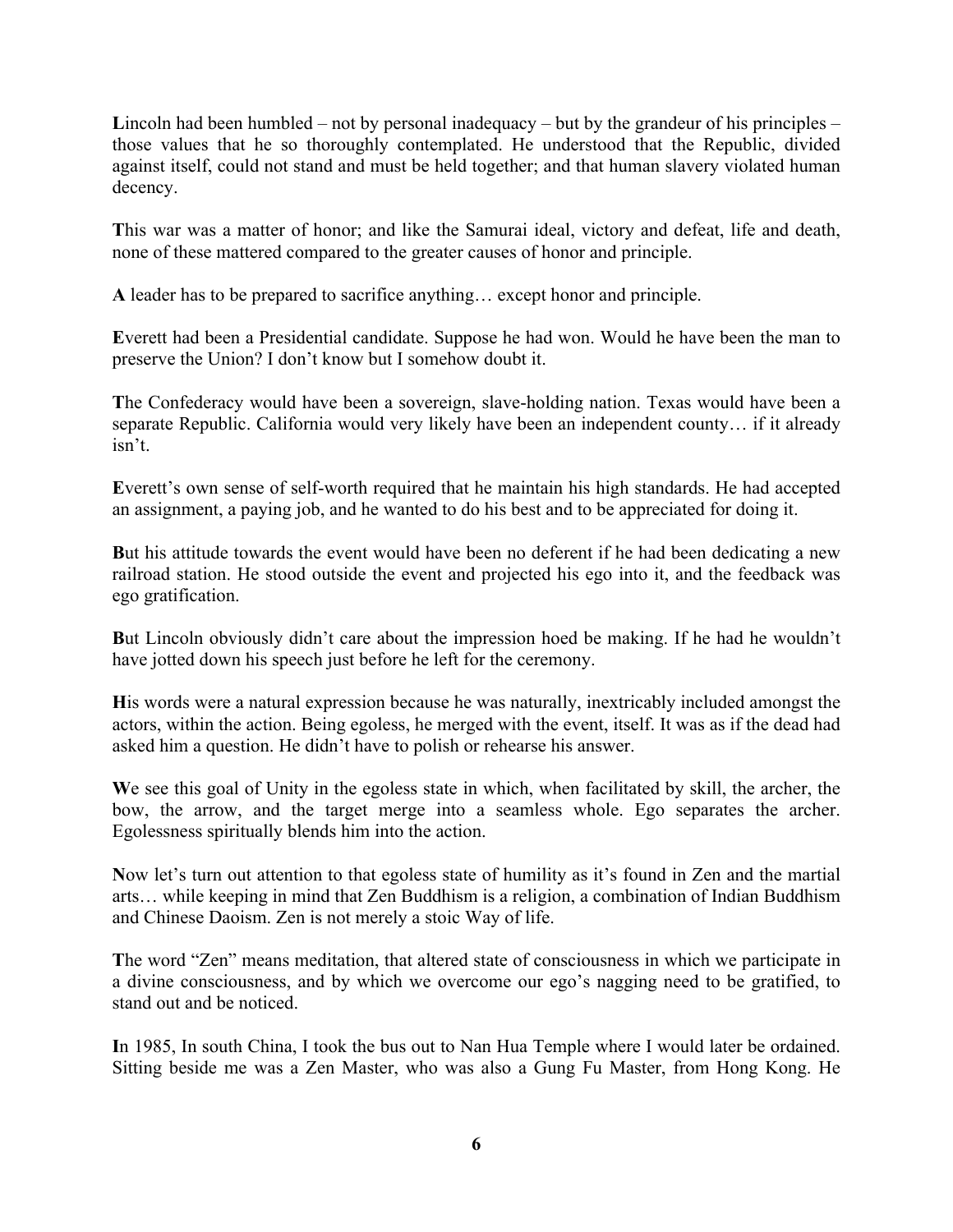spoke English and as we talked the bus rounded a curve and suddenly skidded to a stop on the dirt road.

**I**t had braked to avoid hitting a man who was lying face up in the middle of the road. I was puzzled because nobody gave any indication of wanting to help the man.

**T**hen as the bus drove around the man, the master looked down at him. Gung Fu, he said to me, but a foolish demonstration of bravery.

"**O**h", I said, "like the people who dance with rattlesnakes."

"**N**o" he said. "People who dance with snakes are usually in a hypnotic trance, but the man who is lying in the road is engaging in wide-awake bravado. "Look how brave I am," he is saying. "See how little I fear death." In combat, he'd be the first to fall."

**I** told my companion that he sounded like a veteran, a man who had seen combat… up close.

"Yes," he said. "Too much and too close."

**I** remarked about the "quick-draw" artists of the old west who were deadly accurate when they were shooting at a bottle but who froze when they were confronted by a coiled rattlesnake.

**T**he Zen master smiled. "But if the snake strikes the man," he said, "the snake's not likely to lose his job." He gestured at the bus driver, and we laughed.

**I** asked, "How do you distinguish an act of bravery from an act of bravado?"

"**W**ell," he said, "the man in the road was feeling relief – I could see it on his face. And the bus driver was surely relieved. The true martial artist wouldn't have felt relief. He would've felt nothing. He'd have remained in a kind of static calm, empty of emotion but filled with faith, resigned to the outcome of his actions."

**A**nd now we've come to the heart of the issue… that eternal quality that differentiates *true art* from merely *competent execution*.

There are 3 parts of any Zen or martial arts' discipline: Perfecting the Skill; Perfecting the Man; and Spiritualizing the Man that is, engendering faith in a belief system that supplies the honor and principles for which he is willing to fight.

**E**very man, but especially a warrior, requires a spiritual core to sustain him in defeat or in triumph.

**T**he first part, *Perfecting the Skill*, consists in practicing techniques until they are correctly and efficiently executed. Is this enough? No.

**C**huang Tzu, the great Dao Master, wrote the following lines: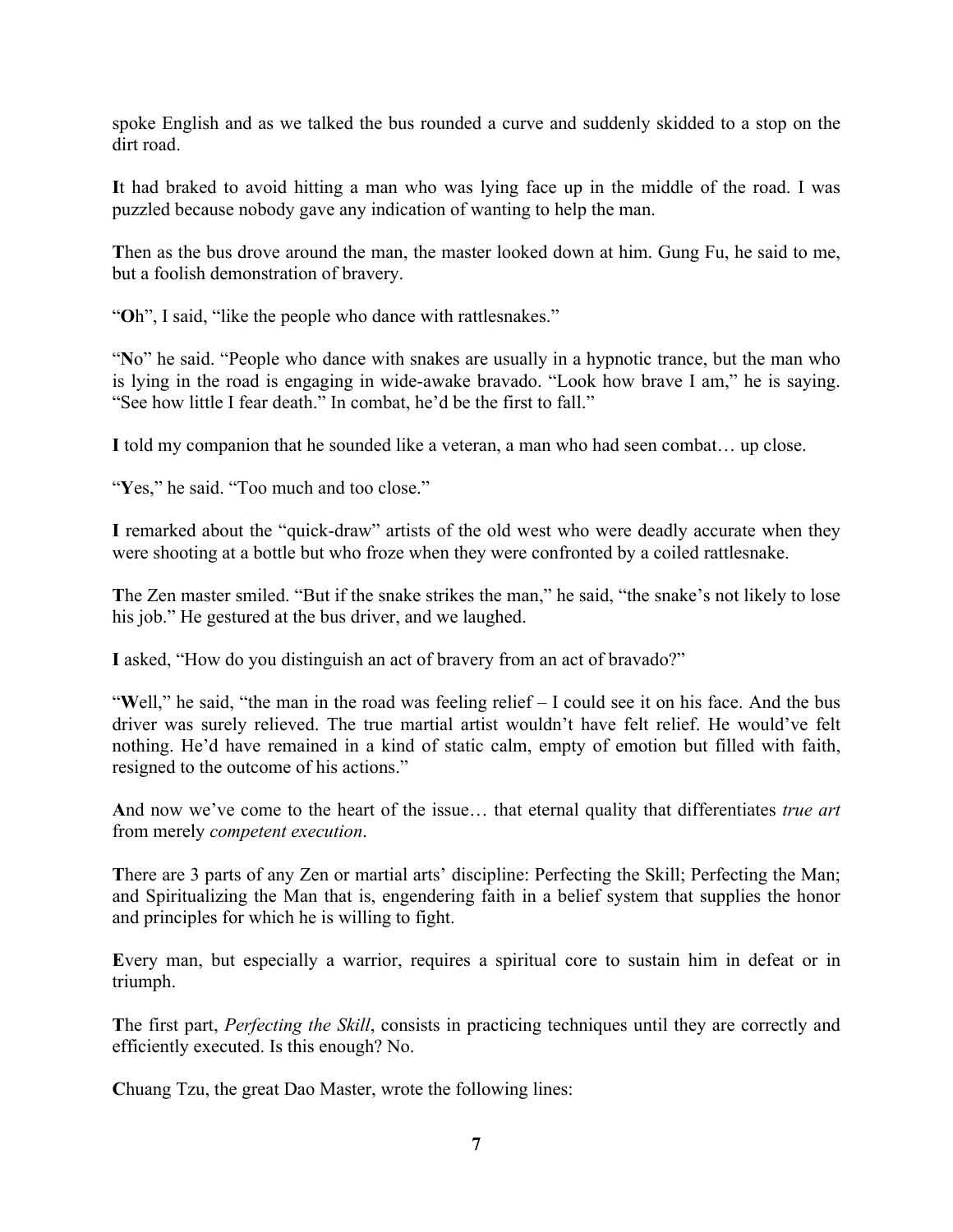"When an archer is shooting just to practice, he has all his skill. But if he shoots for the prize of a brass buckle, he's already nervous. And if he shoots for a prize of gold, he goes blind or he starts seeing double! He's trembling as he draws his bow!

"His skill has not changed. But the prize has divided him. He desires something. He's not shooting an arrow. He's thinking about winning. And the *desire* to be a winner drains away his power."

**S**o, skill is not sufficient. This archer is like "the house divided against itself." He has placed ego gratification, personal desire, between his eyes and the target.

**T**he archer must cultivate a trancelike zone and stay focused in it. He has to withdraw his senses and exclude all thoughts if he is to become a unit with the bow, arrow, and target, And Chuang Tzu's archer also needed a different value-system. To a man of Dao, brass buckles and gold are not supposed to matter.

**T**he second part, *Perfecting the Man*, consists in moral training, in acquiring the ethics which condition a man to refrain from committing the Seven Deadly sins.. Which are, in case anyone needs reminding, lust, greed, anger, jealousy, pride, laziness, and gluttony? All religious codes of conduct include them to one degree or another.

**K**nowing how to shoot a gun is different from knowing when it is right and proper to shoot a gun.

**A**lso, keeping the Commandments or Precepts keeps a person out of trouble; and in trouble-free state, he's more likely to succeed in his spiritual goals.

**A**nd there's another benefit. Guilt – whether we are aware of it or not – is an emotional complication – an obstacle to entering the selfless state – and therefore it lengthens response time.

**I**n Zen we believe that the Buddha is a omniscient entity within each of us, just as Christians believe in an omniscient God.

**I**n either case, our thoughts and actions are clearly known by our Preceptor. We can't get away with anything… and this is another reason the master strives for emotional purity and insists on integrity. He wants to remain guilt-free.

**A**nd, as the Gung Fu Master on the bus indicated, actions do not exist apart from their intention. To shoot at bottle perfects the aim; but a gun is a weapon and it is not intended to attack or defend against bottles. We cannot overlook the human element.

**A**ll right. Let's assume we've succeeded in producing a skilled athlete who is also a man of integrity. We arrive then at the third part, S*piritualizing the Man*.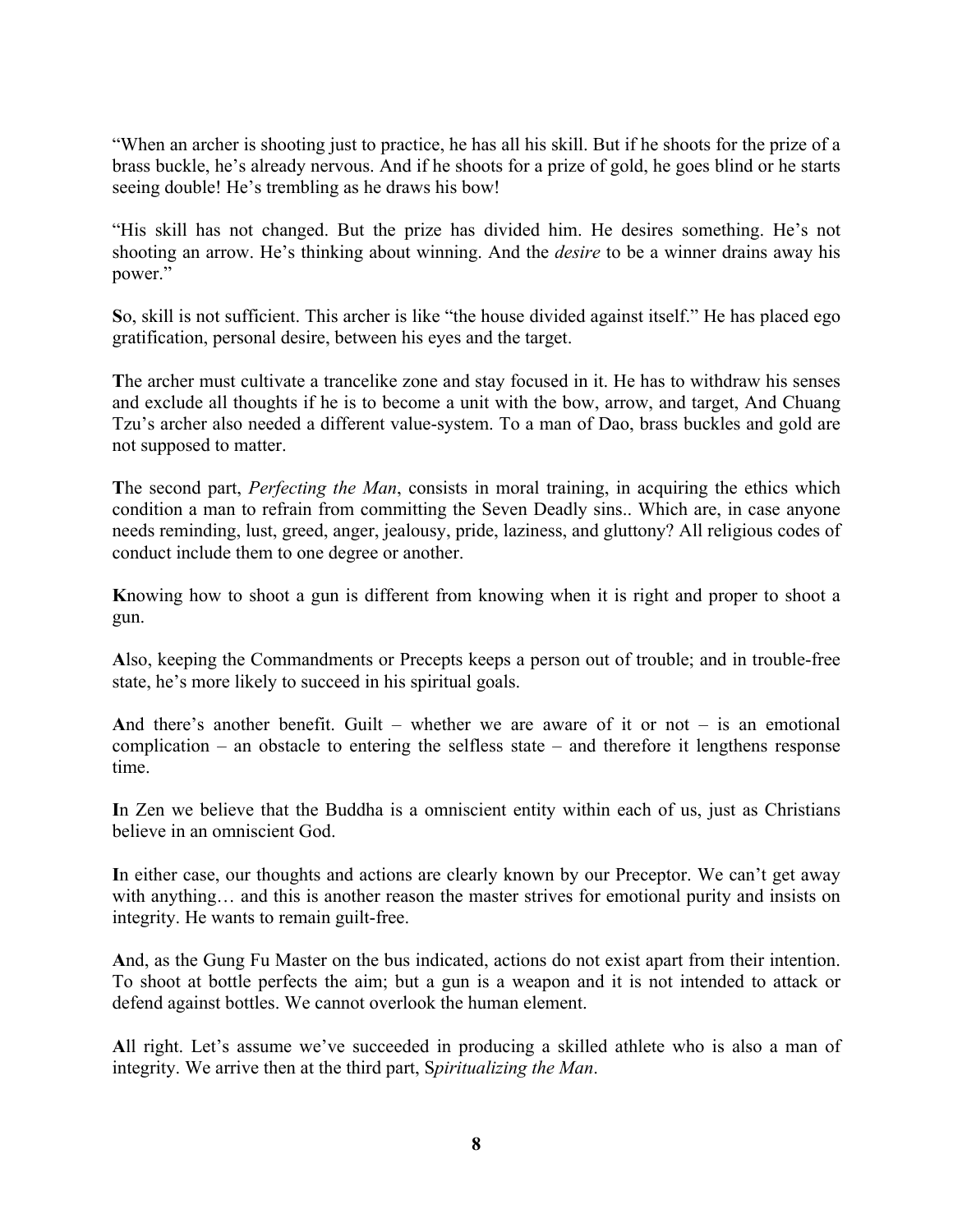**F**or students, spiritual training has to be taught in an acceptably secular way.

**A** Sensei ought to give small *dokusan*-like talks to his students… but obviously he can't discuss politics or religion or the latest bit of gossip; and it's also not a good idea to display Buddhist icons or to teach Buddhist theology to children or teenagers in the dojo. Most people are extremely protective of their religious beliefs. Rather than expose their child to alien creeds many parents will act on the side of caution and remove their children from the class. There is a great deal of misinformation about Eastern religion in circulation today; and there is little to be gained by inviting suspicion. Adults, however, have an independent right to learn whatever they wish.

There's an old saying, If you give a man a fish, you feed him for one meal. If you teach a man to fish, you feed him for a lifetime."

**G**iving young people the tools they can use to analyze people and situations is a great way to build character.

**T**his essentially is what Krishna advised the warrior Arjuna to do. Take the Highest Road to spiritual experience! Discipline your thinking processes!

**I** have a prison sangha at a high security prison. The topics the men most ask me to discuss are Defense Mechanisms and Logical Fallacies.

**I** think they get so much out of the discussions because they've never *objectively* considered their own actions and motivations… or anyone else's either.

**I**'m presently working on a short series of essays that cover these topics at an elementary level. It'll be published on this website.

**A** good way to each this is to take one of the basic defense mechanisms or logical fallacies at a time, explain it, give a few examples, and then ask the students to return at the next appointed time with their own examples. Naturally, it's best to avoid all religious and political references.

**A**lthough you can find many secular meditation techniques in books or on the Internet, I'll give a few here that are particularly suitable for young trainees.

**V**isual focus is perfected by means of a yantra. This one is Sufi in origin… none of the lines is straight although each looks straight.

**T**his yantra will dance for you – the diamonds will stand out and then retreat and the squares will stand out and then retreat… just like an old fashioned square dance.

First you have to recognize the complete collection of geometric designs – the dance steps. Just let the yantra dance as it wants as you study it..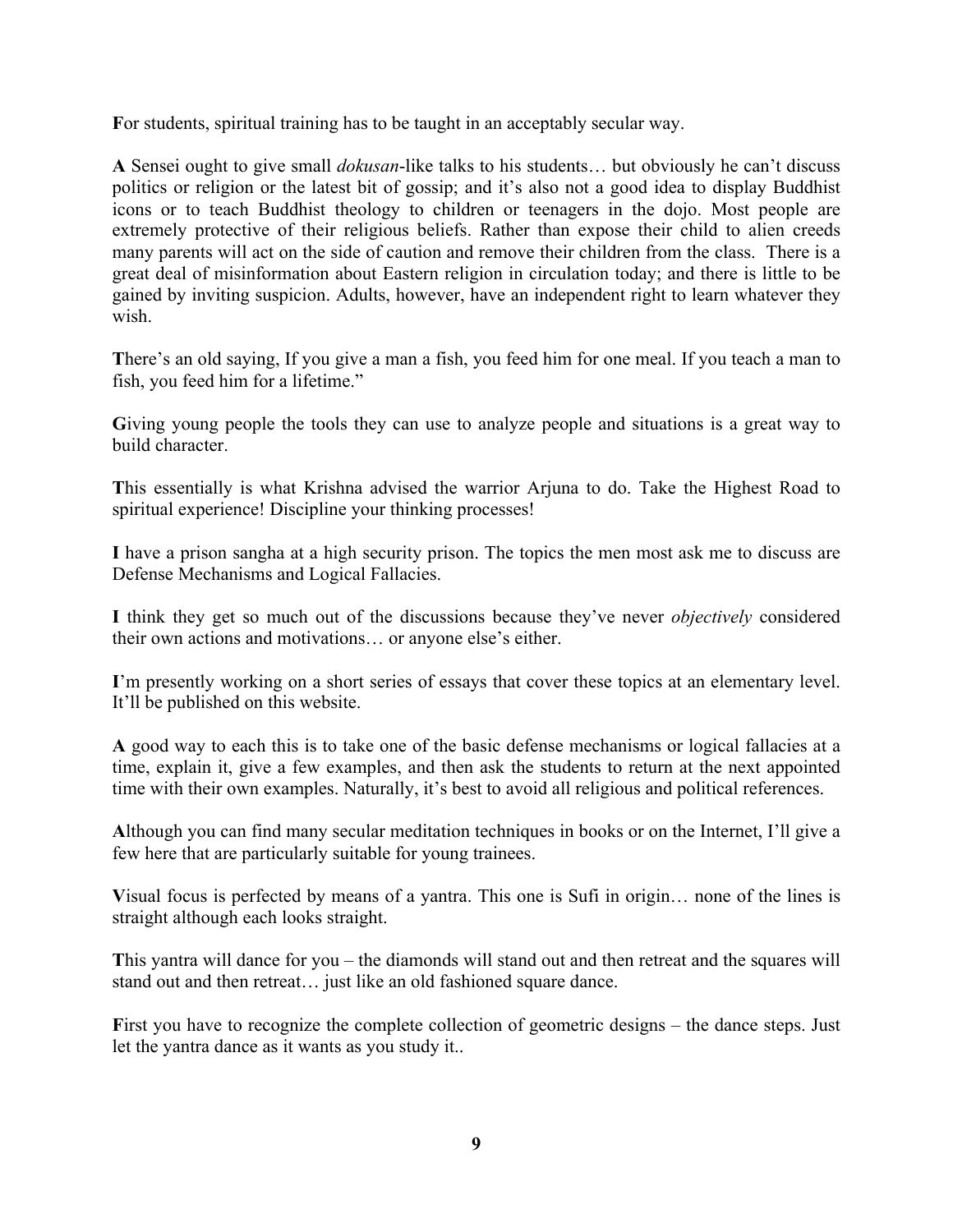**T**hen record each of the dance steps. Take the time to color them in. Make a complete catalog of them.

**O**nce you're familiar with all the configurations, you focus on the yantra and order specific "steps" to appear.

**I**n other words, just like the Caller in a square dance, you choreograph the dance steps by calling up the patterns of your choice. This is much more difficult than you think.

The training can actually be fun as you try to recognize what seems to be an infinite number of "steps."

**T**his exercise trains the eye to see an array of possible responses, just as it trains the power of concentration to discipline the dancing yantra.

**I**ncidentally, in the Hagakure, a reference to such training is given in Chapter 7.

**A** master has clipped his nails. He hands the clippings to a novice and instructs him to thro them away. The novice takes them but doesn't move.

"What's the matter?" the master asks, and the novice replies, "One is missing. There's only nine."

**A**nd then the master gives him the one clipping that he had deliberately hidden to test the boy.

**A** simple breathing meditation is deep breathing done with focus on the words So'ham that are heard inwardly as white noise. This is the sound you hear when a sea shell is held up to the ear.

Inhale making a breath sound... Soooooh, a gentle inward whoost of the sound... and exhale with a certain force from the abdomen, making another breath sound. Hahmmm.

**I**n many activities, the breath is held in tension awaiting the precise moment to release the tension and exhale.

**T**o prepare for complex Qi circulation, training begins with mastery of the pulse meditation – which also serves to engage the Hara, the body's center of gravity.

**T**his meditation also enables you to put your mind inside your body, whatever it's needed, using a mind-over-matter technique similar to hypnotic control to staunch bleeding or to alleviate pain.

**P**hysicians and dentists can use such a technique to control a hemophiliac's bleeding during an extraction procedure or for the relief of pain in childbirth and surgery.

**D**etails for the pulse meditation can be found in my first martial arts talk on this website.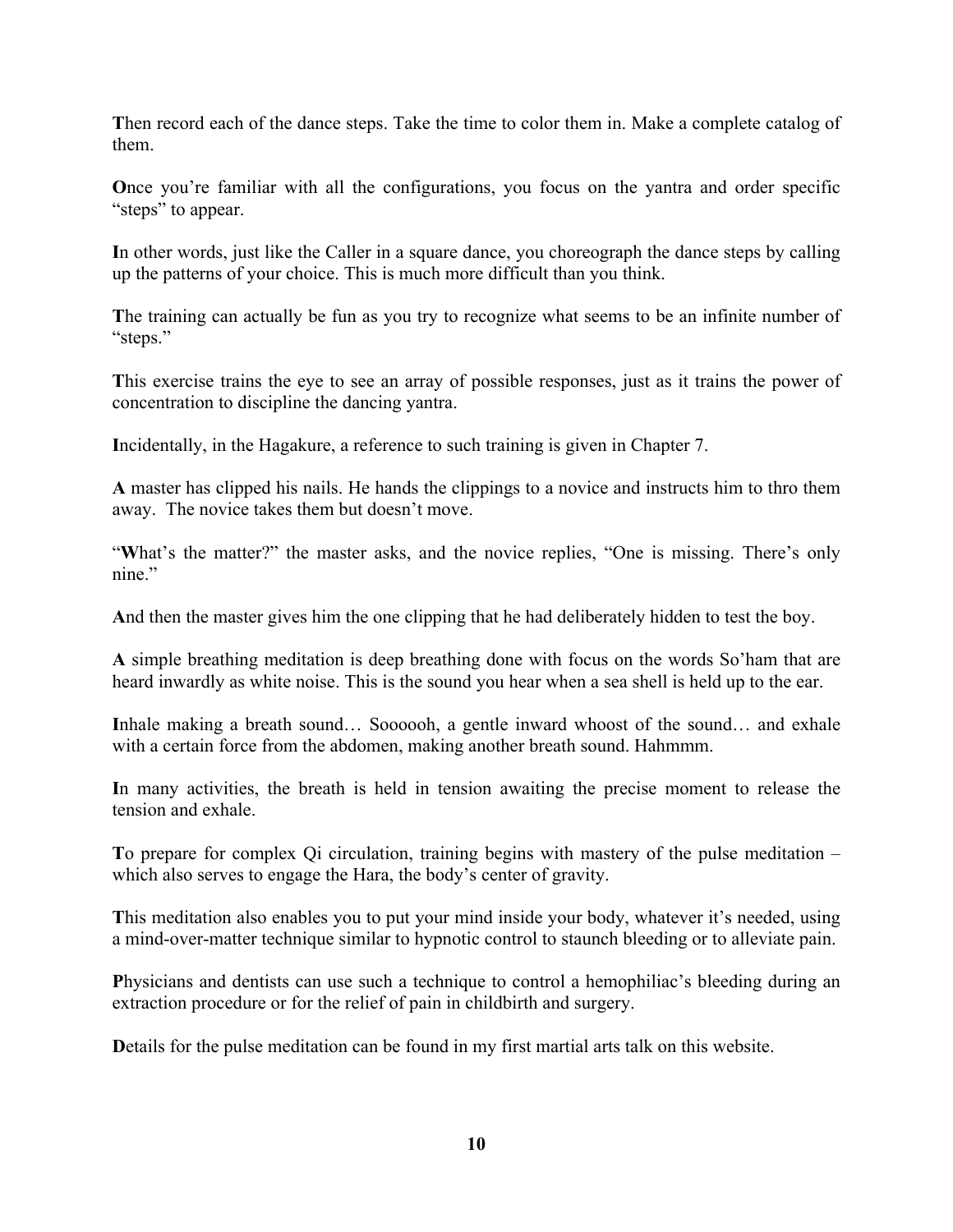**B**riefly, put your mind into the tip of your index finger and feel your pulse beating there. It might be helpful to gently place your thumb against your index finger pad.

When you can feel your pulse beating, count 8 to 10 beats and then shift your attention to the next finger, and repeat until you complete all your fingers.

**T**hen go on to your legs and feet and even your lips; and when you can reliably do this, concentrate on the Hara which is the point deep in the abdomen where the aorta bifurcates to become the femoral arteries.

**T**o see this force, you need only lie quietly upon your bed and place a piece of paper on your naked abdomen and watch the paper bounce with each pulse beat. Whenever there's blood, there's a pulse… and with concentration, you can feel it.

We can stare at the bull's-eye of a target or at our reflection in a mirror and let our consciousness retreat into the point of visual fixation.

We can meditate doing tai ji quan by literally imagining that we are pushing o pulling an actual object, putting force into the movements as we do this active imagination mediation.

We can sit and mediate on a Platonic Ideal form by closing our eyes and visualizing a rose or a tennis hoe or an umbrella …and, piece by piece, taking it apart… and mentally laying all the pieces beside each other in a row.

We can perform routine chores with single-minded concentration. There is a variety of meditation forms.

**A**s for more advanced or religiously specific meditation forms, *Every religion has its own methodology for attaining high spiritual states*; and all the methods work well.

**A**nyone who wants to probe bushido and the Hagakure, however, needs to understand the theological concepts that inform these writings; and these concepts are essentially Buddhist.

**N**ow, most religions, including many forms of Buddhism – but not Zen, envision two existences, an earthly life which is then followed by another existence in heaven or hell, or in another life via reincarnation.

**Z**en developed in China where an ancestor – especially one's mother in law – does not conveniently reincarnate into a gurgling baby. No… Ancestral spirits hang around to help you, or to torment you if you don't show them the proper respect.

**T**his material world – and the self-obsessed ego which is part of its flux – is our hell.

**T**his is the world in which the ego desires status and devises a variety of strategies to gain that status, to manipulate people and events to get what it wants… that sense of one's own proper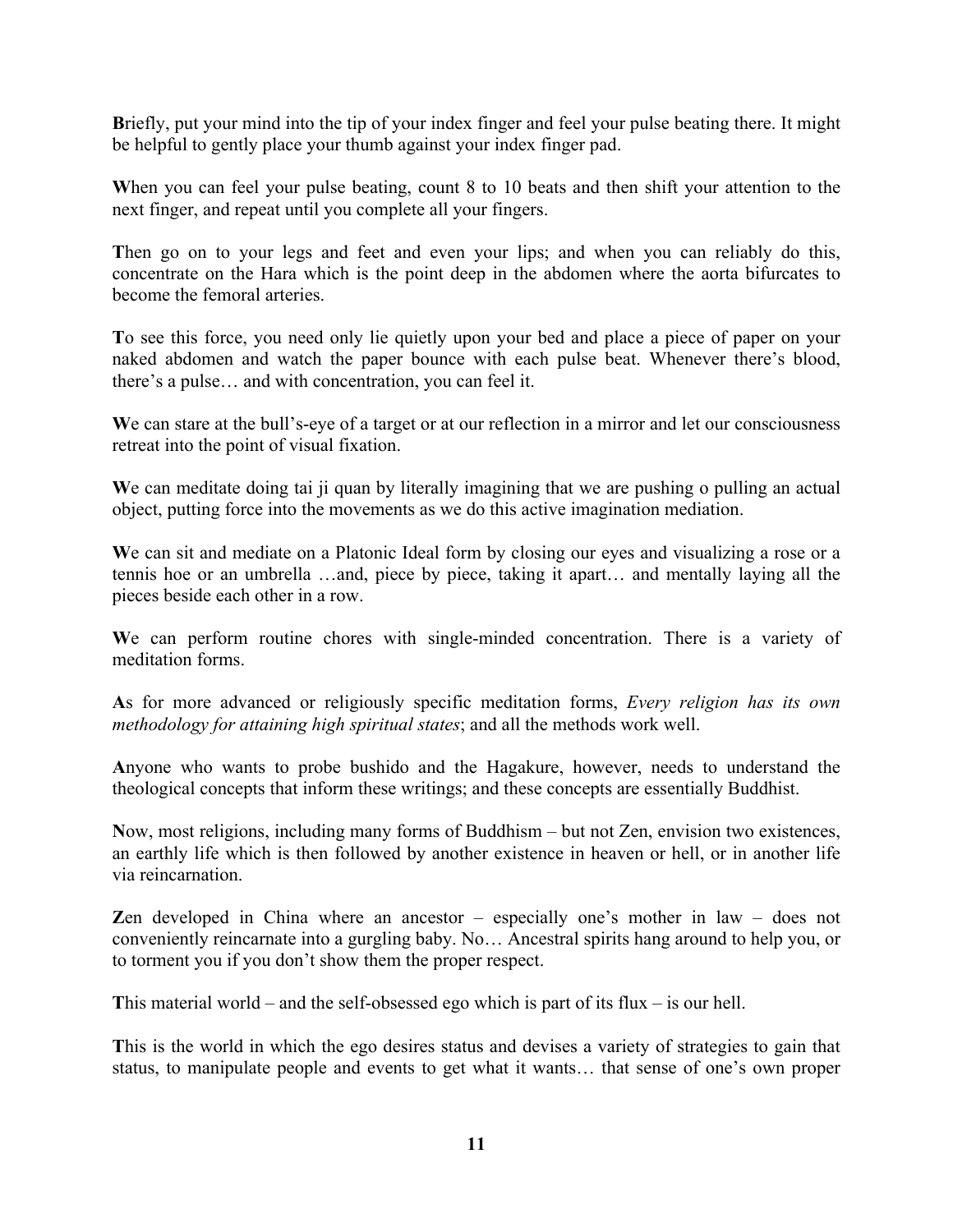dignity and value… in short, that definition of pride with which we began this discussion. So, in Zen we don't worry about a afterlife.

**B**ut we do recognize the two existences of heaven and hell which to us, however, are not consecutive, life – and then death. *They are concurrent.*

**A**n old Zen story makes this concept clear:

**T**here once was a king who fancied himself to be a great philosopher. He thought a great deal about spiritual matters and determined that there was no such thing as heaven or hell.

**I**t annoyed him greatly to think that people actually believed in such nonsense.

**A**nd so he decreed that henceforth, in his kingdom, under penalty of death, no one could teach such spurious doctrines.

**A**nd since the king was known to be intolerant of error and to lack the quality of mercy, no one in the kingdom spoke about heaven or hell again.

**B**ut one day a holy man visited the kingdom, and he refused to be silent. He stood at a street corner and discoursed on the subject of heaven and hell.

When the king heard about this act of disobedience he ordered the holy man to be dragged into court. The king hissed at the holy man, "How dare you teach a doctrine that I have determined is false?"

**T**he holy man looked up at him and said, "Do you expect me to discuss philosophy with a buffoon like you?"

**I**nstantly the kind was on his feet. "Seize him!" he screamed at his soldiers. "Seize him and kill him!"

**B**ut the holy man raised his arm and shook his hand and said, "Wait! Sire! Wait! Wait! Look at yourself! Do you not see that there is a hell and right now you are in it!"

**T**he king stood there, his chest heaving, his face red, his mind furious, and he suddenly realized that hell was not a place where the body burned but where the soul burned, the conflagration of an enraged mind.

**A**nd he looked at his trembling hands and his heaving, bellows-chest that fanned this fire, and he understood. He understood.

**A**nd he sank down onto his throne and buried his face in his hands, and then slowly, incredulously, he looked up at the holy man and said, "To think that you risked your life to teach me this great truth. Oh, master, can you ever forgive me?"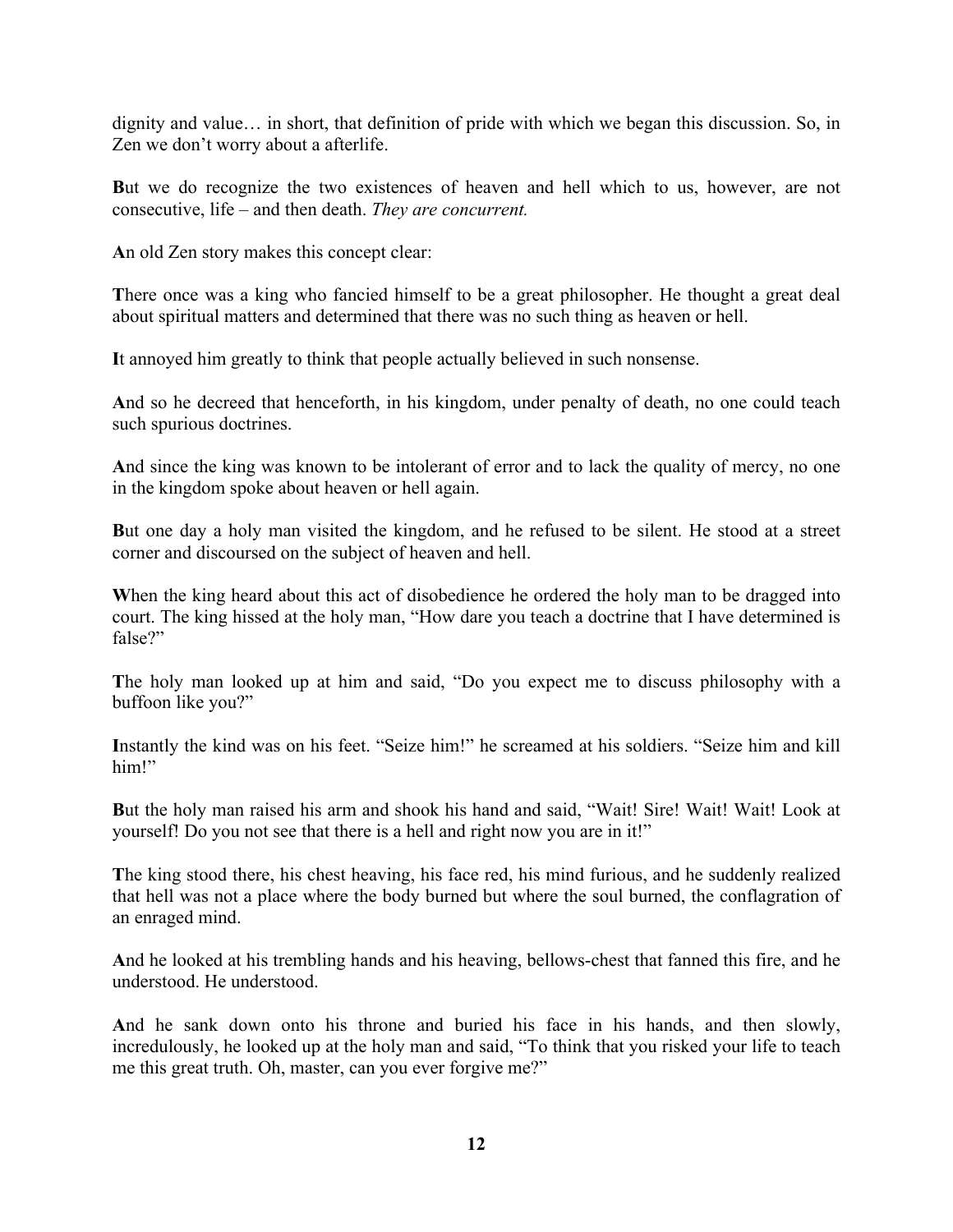**A**nd the holy man said "And you see, Sire, there is a heaven, and right now you are in it.

**S**o, heaven and hell exist and they exist here and now and in our own mind and we can choose to live in one place or the other… but unless we've been decapitated we carry our heaven and hell with us wherever we go.

**O**nce, when he was asked to define hell, Jean Paul Sartre, the Existentialist, said "Hell is other people. Well, so is heaven. And to other people, we are other people.

**W**e need also to understand Zen's concept of time.

Our ego gives us a continuing sense of identity  $-$  a time element  $-$  that adds paradox to confusion: We say, ÒI am not the same person I was when I was 20… but neither am I anybody else.

When we function in an egoless way, we function in the present moment's natural continuum; but when we function in the material world of the ego, we tend to concretize everything, to give things arbitrary boundaries, even though the things may be in varying states of change.

**O**n the day before a boy becomes 18, he's still a child. He can't sign a contract and isn't responsible for his debts. But at the stroke of midnight, he becomes 18. He's an adult. He can sign a contract. He's responsible for his debts.

**B**ut did the boy become a man within the span of a clock's striking midnight? No… of course not.

**A** woman reaches into her purse and not only must an onlooker wait until the light that conveys this information travels from the woman's hand to his eyes and then enters his brain, but he must take a moment to interpret that sensory stimulus. Maybe he's heard something about this woman. "Why is she reaching into her purse? Is it nothing or should I be concerned?" He has to evaluate the stimulus… the who, what, where, why of the action… as well as an appropriate response to it.

**T**he martial artist is alert, but he doesn't have to wait to see what happens next.

**W**ait means time. He doesn't wait. If she removes a handkerchief from the purse he will do nothing. If she removes a gun he may act. The decision to do either will be done spontaneously.

**T**he brain and the mind are two different things. The mind usually forgets things. The brain usually doesn't.

**A** person speaks, and we hear nothing until the sound waves reach our ear drums and travel into our brain and then undergo all those interpretations of "meaningful sound." But even if it is not meaningful at the time… even if we are not paying particular attention, our brain is recording the sound, and our interior Buddha Self can act upon that date if called upon to do so.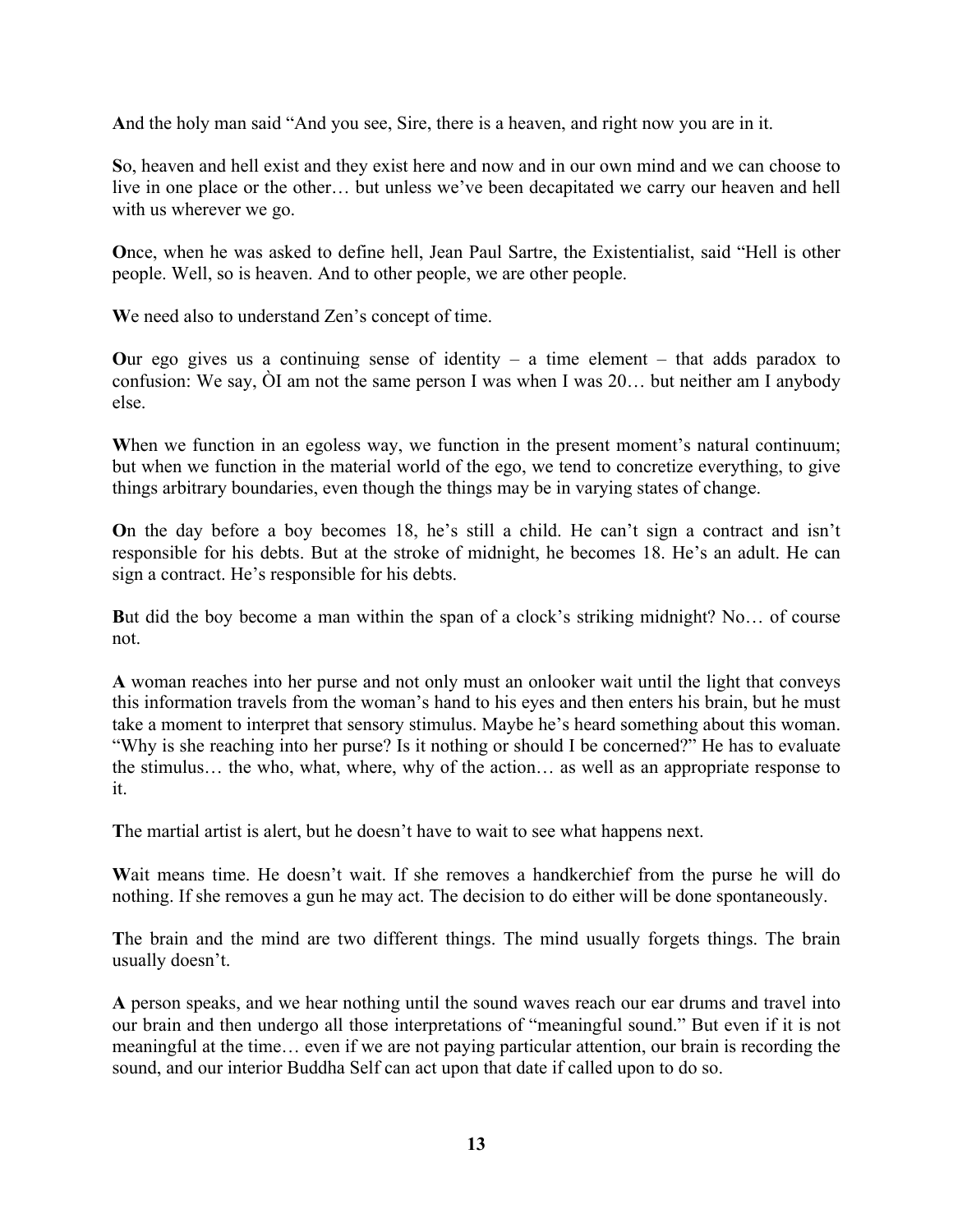**A**long with our tendency to concretize, to put a label on one particular stage of an ever-changing entity, to fix in time this arbitrary form, we also enjoy a false sense of immediacy. In fact, nothing exterior to us occurs at the moment we perceive it.

Lovers look at a star and vow to love each other for as long as that star shall shine; but what they're seeing is light the star emitted eons ago. Perhaps they're vowing that their love will last as long as a star… that has already passed out of existence.

**A**dditionally, while the martial artist is in the selfless zone he has the ability to notice subtle signals that the ego-conscious mind usually ignores or misinterprets.

**H**e can pick up changes in body language that telegraph an intention to strike, or changes in facial expression – particularly in and around the eyes, that indicate deceit or desire; or he can detect changes in breathing rates, or odors such as the pheromones of anger and fear.

**T**hese and other signals that give the accomplished martial artist an uncanny kind of ability are referred to in much more detail in my first martial arts talk.

**T**he ego does not know the present moment. It cannot know it. There is only the moment that is to come and the moment that the ego has just acknowledged and is therefore past.

**I**t is only when we look at the world through our interior eyes – the eyes of our Buddha Self, our Big Mind – as Japanese Zen Buddhists say – that we can experience the eternal present.

**T**he pure, egoless state and the rapidity of action accomplished without ego-engaging deliberations are major theses in the Hagakure.

Life and death is not always indicated in the question, "Is a man dead or alive?"; but rather," Is a man enlightened and therefore alive in the real, eternal world, or is he not enlightened and therefore a blip on the radar screen of the material world, a momentary conglomeration of atoms," elements that constitute whatever temporary form he has at the moment we consider him.

Certain extraordinary acts of bravery or love can briefly penetrate selfless Nirvanic reality," but otherwise, this world of me standing here and you sitting there is merely a play of time-distorted, ego-evaluated, ever-moving shadows.

**I**t is not direct perception. To perceive directly is not to look though a muddled veil, but face-toface, and with exquisite clarity.

**T**he illusion, then, consists in the distortions of time, and also in our failure to appreciate how many disparate elements combine to create a single moment, a single even in time, and also how that moment, itself, flows into other events in the continuum.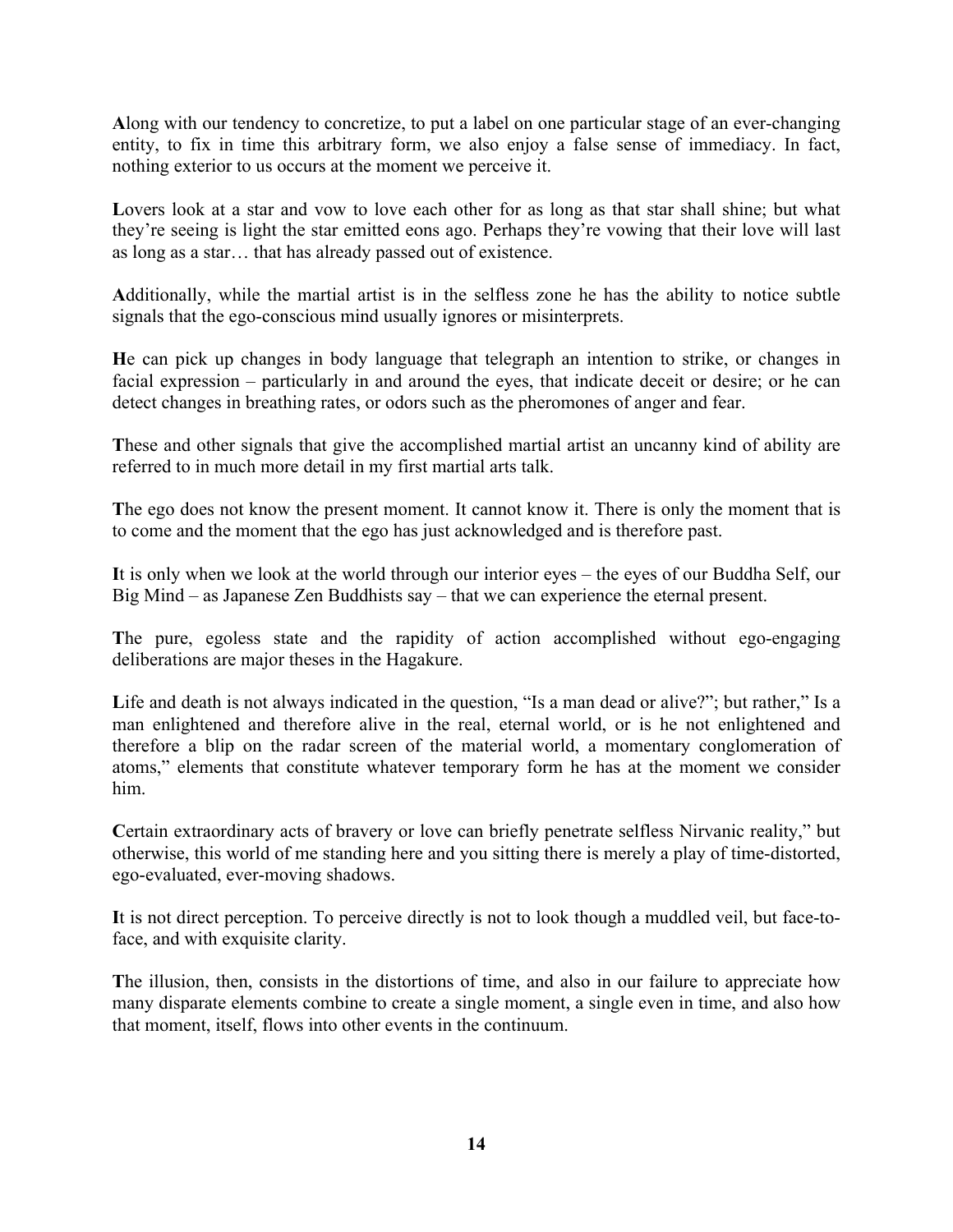**A**nd this is why it is impossible to label an event absolutely good or evil, and why a Zen master does not waste time being judgmental and getting himself involved in idiotic discussions and pointless emotional arguments.

**N**obody knows what other event might have occurred if the one we experienced had not occurred.

**E**ven something as terrible as a loved one's accidental death has to be accepted with the realization that nobody knows whether death spared that person from a long and painful terminal disease that he might have contracted a week later. Yes, he might also have gone on to win a Noble Prize. But we do not know that.

**I** like to use the illustration of a businessman who goes to Tokyo.

**A** pickpocket steals his wallet which contains his airline ticket home, causing him to miss his flight. So he curses the thief for stealing his wallet and making him miss his flight.

**B**ut then he learns that the plane has crashed at sea. So he blesses the thief for having stolen his wallet causing him to miss the flight that crashed at sea.

**T**hen he returns home and discovers he has a costly incurable illness and that the families of the crash-victims have received large settlements. So he curses the thief for having stolen his wallet causing him to miss the flight that would have ended his life with merciful quickness and would also have given his wife a large sum of money.

**T**hen he discovers that his wife has been cheating on him with his best friend and o he blesses the thief for having stolen his wallet, causing him to miss the flight that would have rewarded his unfaithful wife and his perfidious friend with all the settlement money. And so it goes.

**I**n Chapter 6 of the Hagakure, we read that during a break in certain battle, Lord Takanobu receives a messenger from the enemy camp. The messenger carries food and drink for him.

**T**akanobu is hungry and wants to eat, but his aides stop him, warning him that the food is quite likely to be poisoned.

**T**his profound, albeit cryptic, expression functions at many levels: He is saying that the material world is an illusion, a work of fiction. It has no effect upon reality, that in the vast scheme of earthly matters, what significance has he, a fictional character called Lord Takanobu? None! Food has been placed in the bowl of a hungry man, and he is grateful. In the world of the Spirit, there is no ego identity, no Takanobu and no arrangement of molecules that can be called poison.

**I**n effect, he is counseling his men, "Transcend the ego, and there in the world of Spirit, where everything is real, you will find joy and peace and truth and freedom. Everything there is good, and it is eternal, immutable, universal.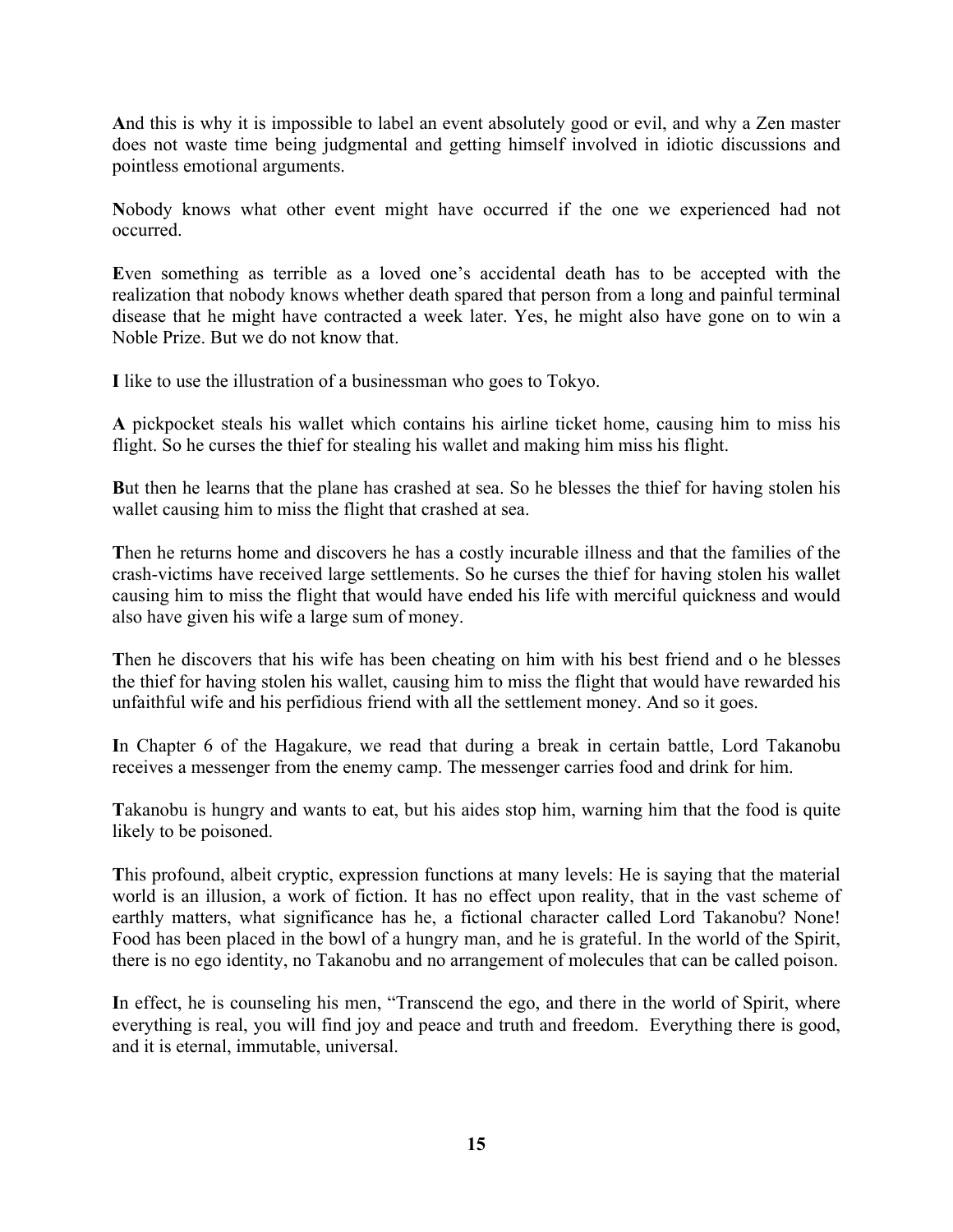**"B**ut this meal in this battlefield tent is simply a shifting flux of matter. The food is converted to energy. The corpse rots into dirt. It is all Illusion. Facts today. Forgotten tomorrow."

**W**e see this denigration of material world events in Lincoln's Gettysburg address. "The world will little note nor long remember what we say here." Said Lincoln in those 267 words. Just so, Takanobu says, "Even if it is poisoned, how much of an effect would that have on things?"

**I**n the films version of E.M. Forster's novel A Passage To India, Sir Alex Guinness plays the part of a devout Brahman philosopher, Dr. Godbole.

**A** young Indian physician, who has been falsely accused of rape, has seen his reputation ruined, his children disgraced. He is distraught and seeks advice from wise Dr. Godbole. "What is going to happen to me?" he asks.

**A**nd Dr. Godbole consoles him with his fundamental spiritual principle: You simply must understand that ultimately it *does not matter."*

What does matter is that a man gains the perfect tranquility of Nirvana. If he gains it, nothing else is remotely significant.

We cannot freeze the moment, and concretize it, and ten egoistically evaluate and qualify what is and must remain an indefinable and illusionary flow.

**H**ow do we know that we're egoless? When we're not being self-conscious? We lose track of time. We're absorbed in music or a book or in solving a problem. Our ego is not there and neither is the clock. This is concentration, the first phase of meditation.

**A**s we gain power in his ability we can enter the egoless state under the duress of combat when we're shooting an arrow or wielding a sword.. or giving a speech at a battlefield cemetery.

**Z**en steps out of the flux and brings us into the eternal now. "E" means "out of" or "away from" and "tern" means "time". Eternal.

**W**e step outside of time and enter the eternal moment and look around and say with astonishment, "How wonderful! How mysterious! I chop wood. I carry water."

**A**nd suddenly we establish a connection to the real world and all our values change. We have a different kind of goal... it is to construct a usable and reliable pathway – a dao or do – to that world, a way, a method, a code that when followed with the heart and the mind reliably delivers us to it.

**W**u Shi Dao is the Chinese warrior's way which the Japanese call Bu Shi Do.

**A** show of emotion, particularly pride and anger, warns us that we are not in the sacred zone, that we're in the ego's profane world.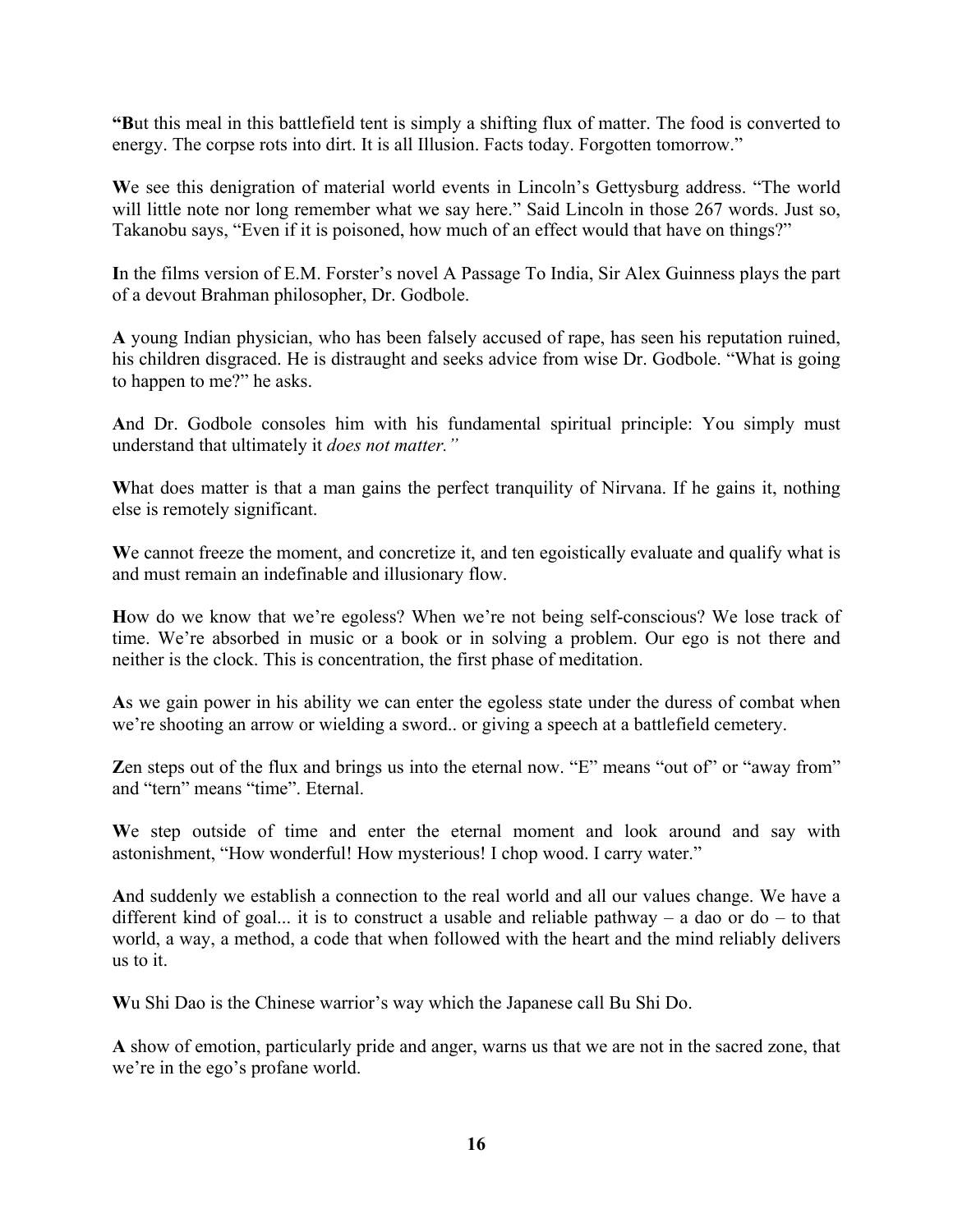**W**e've all heard the story about the Samurai who has cornered the man who killed his beloved master. As he draws his sword, ready to dispatch him, the fellow spits in the Samurai's face, infuriating him. Since the Code will not permit him to kill in anger, the Samurai sheathes his sword and walks away.

**H**e must compose himself and attain an emotionless, egoless, pure state before he can complete his mission.

**E**motion signals the presence of ego and that is when we need to stop what we're doing, walk away, and compose ourselves.

**E**very combatant is conscious; but the egoless combatant's actions and reactions are automatic, direct, and spontaneous. Technically, they are "subliminal" since they go under the limen or threshold of ego-consciousness.

**T**he essence of Zen is spontaneity, but this spontaneity is not haphazard. It is predicated upon the absolute reliance that we place upon a divine interior entity, our Buddha Self – the same Buddha Self we trust to keep our heart beating while we sleep.

**I** don't want to conclude this talk without taking a moment to consider the extraordinary mystique of the Samurai and his ability to lead so effectively.

Even though the term "Samurai" means simply "one who serves," as it is generally applied, a Samurai is not just any fellow serving in the ranks.

We regard medieval European Knights as men who were highly trained, of sterling character, and spiritually accomplished, as men who were set apart and dubbed "Sir Knight" by their sovereign. Many ordinary men fought with swords and rode horses. but a knight was somebody special – and his counterpart was the Samurai, a man who didn't just serve, but who excelled in combat skills, was ethically secure, and had spiritual depth.

**I**n the study of Zen we employ Jungian psychology. Carl Jung, the Swiss psychiatrist, and D.T. Suzuki, the great authority on Rinzai Zen – which is the branch of Zen I follow, were correspondents. They shared and supported each other's views.

**J**ung revealed the reasons why Zen worked and Suzuki revealed the methods that made it work.

**R**egarding combat, we have to ask what makes a group of individuals follow a leader and become a cohesive force for aggression or defense.

**I**n all animals there are instinctive survival forces that create herds or packs and that provide for a lead stallion or alpha male.

**T**hese forces constitute the projection of two basic urges or emotional drives that all men possess – Jung called the instinctive force to congregate for social or for military reasons, "the Shadow'; and he called the instinctive force to follow a charismatic leader, "the Hero"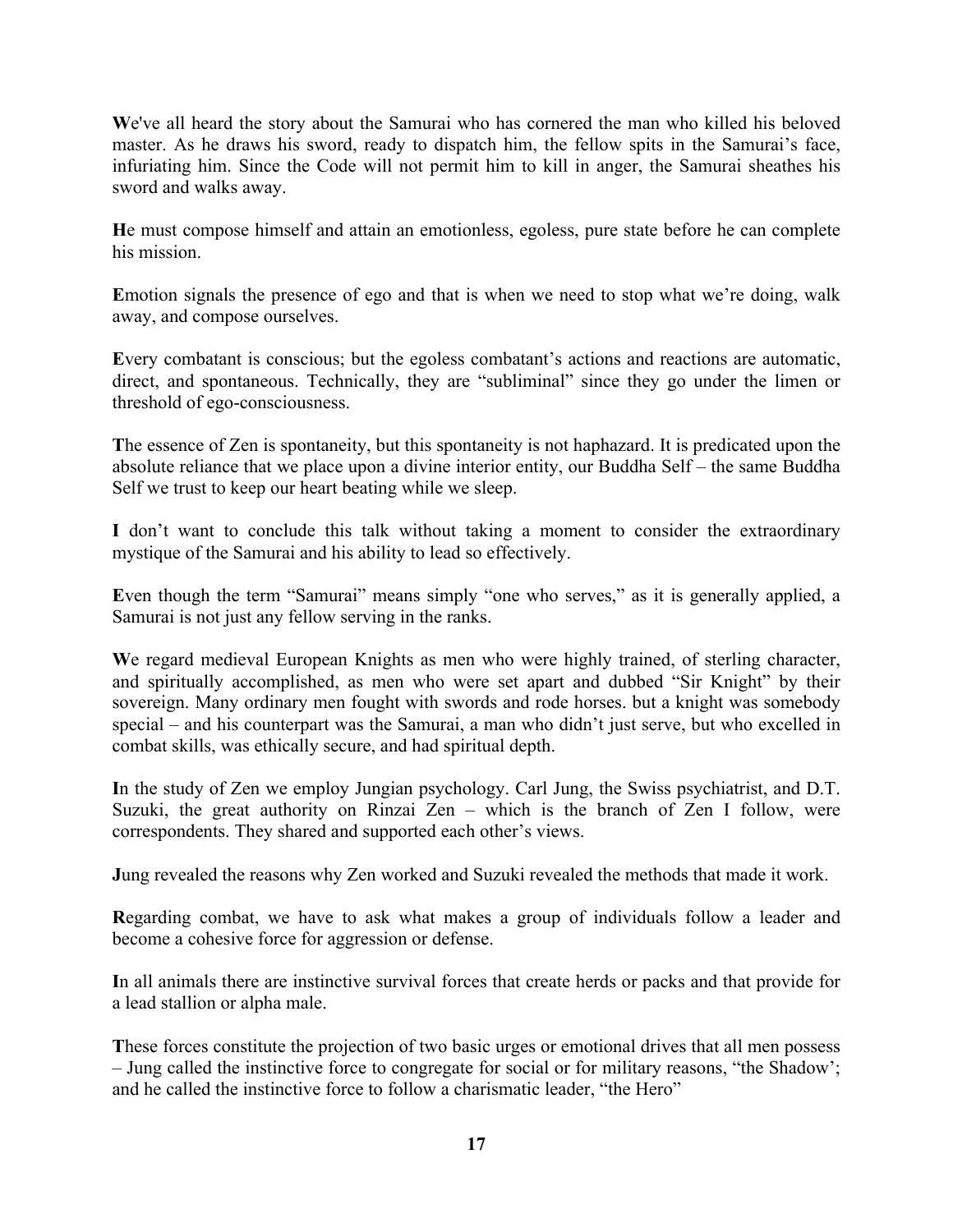**T**he leader, Samurai or Sensei, must be that special person upon whom his subordinates can project the inspiring, "role-model" Hero. His is the exalted example they must follow.

**T**he Shadow is like a coin that has two sides. One side is the Friend and the other side is the Enemy. In my prison sangha the men have no problem understanding this coin metaphor.

**A** man commits a crime wit his best friend. They are caught and brought to trial.

The man expects his victim to testify against him. But just as we flip a coin, the prosecution "flips" his best friend, his accomplice... and the man is stunned to see that his friend has "turned" state's evidence against him.

**T**oday's friend can be tomorrow's enemy and anyone who doubts this is criminally naive.

**B**efore we are spiritually mature, we have a desperate need to feel connected, to have friends, to belong to a group. Yet at the same time we have the capacity to turn on our friends, to look out for Numero Uno, to be motivated, as we say, by "self interest".

**T**he emotional charge of these psychological investments is enormous, often to the point of irrationality.

**E**ven in *our* everyday life, among respectable citizens we see the extent of these bizarre devotions. Consider the conduct of sports' fans – the word fan comes from fanatic.

**I**n Minnesota fans will paint their faces purple and wear horned-helmets. Even in freezing weather, groups of men will strip to the waist to show that letters painted on their chests spell V-I-K-I-N-G-S, while in Wisconsin fans will paint their faces yellow and green and wear large cheese hats. Men will strip to the wait in freezing weather to show that letters panted on their chests spell P-A-C-K-E-R-S.

**A**nd then, when a player who is paid millions to throw a football *throws* it, and a player who is paid millions to catch a football *catches* it, people jump and shriek like banshees.

**I**n military service we can find the same fanatical adoration of a leader and identification with a group. Deliberate scarring or tattooing of the body may graphically aver permanent membership in and loyalty to the unit.

**T**he leader who can control this wild behavior and channel it into a fighting force can indeed assume mythic proportions.

**T**hat many Samurai chieftains, by their dress and demeanor, encouraged such unbridled allegiance ought not to surprise us. And certainly it is no more extreme than other military leaders whose exploits are better known to us.